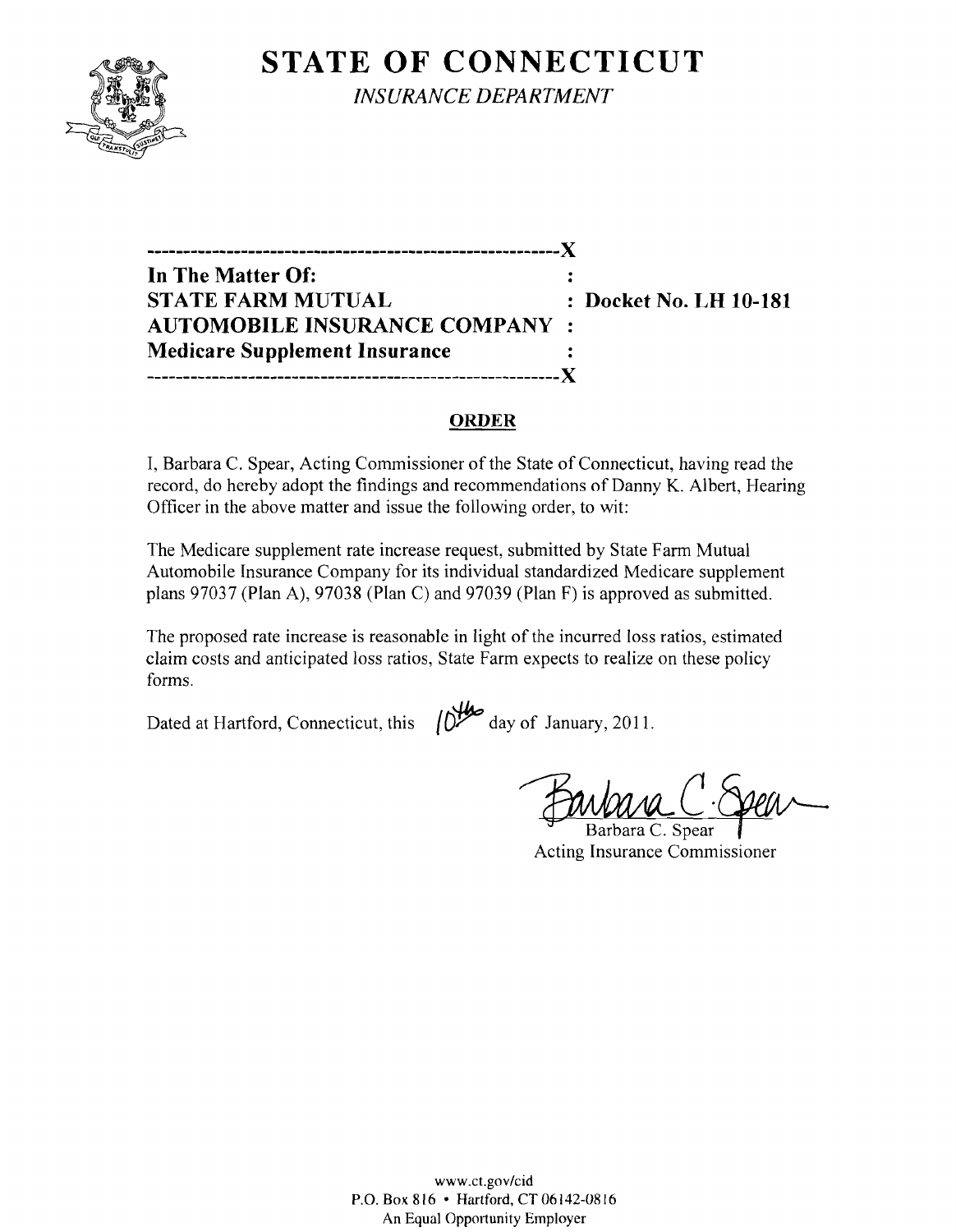# **STATE OF CONNECTICUT**



*INSURANCE DEPARTMENT* 

| In The Matter Of:                     |                        |
|---------------------------------------|------------------------|
| STATE FARM MUTUAL                     | : Docket No. LH 10-181 |
| <b>AUTOMOBILE INSURANCE COMPANY :</b> |                        |
| <b>Medicare Supplement Insurance</b>  |                        |
|                                       |                        |

### **PROPOSED FINAL DECISION**

### 1. **INTRODUCTION**

The Insurance Commissioner of the State of Connecticut is empowered to review rates charged for individual and group Medicare supplement policies sold to any resident of this State who is eligible for Medicare. The source for this regulatory authority is contained in Chapter 700c and Section 38a-495a of the Connecticut General Statutes.

After due notice, a hearing was held at the Insurance Department in Hartford on December 29, 2010 to consider whether or not the rate increase requested by State Farm Mutual Automobile Insurance Company on its individual standardized Medicare supplement business should be approved.

No members from the general public or public officials attended the hearing.

No representatives from State Farm Mutual attended the hearing.

The hearing was conducted in accordance with the requirements of Section 38a-474, Connecticut General Statutes, the Uniform Administrative Procedures Act, Chapter 54 of the Connecticut General Statutes, and the Insurance Department Rules of Practice, Section 38a-8-1 et seq. of the Regulations of Connecticut State Agencies.

A Medicare supplement (or Medigap) policy is a private health insurance policy sold on an individual or group basis which provides benefits that are additional to the benefits provided by Medicare. For many years Medicare supplement policies have been highly regulated under both state and federal law to protect the interests of persons eligible for Medicare who depend on these policies to provide additional coverage for the costs of health care.

Effective December 1, 2005, Connecticut amended its program of standardized Medicare supplement policies in accordance with Section 38a-495a of the Connecticut General Statutes, and Sections 38a-495a-1 through 38a-495a-21 of the Regulations of Connecticut Agencies. This program, which conforms to federal requirements, provides that all insurers offering Medicare supplement policies for sale in the state must offer the basic "core" package of benefits known as Plan A. Insurers may also offer anyone or more of eleven other plans (Plans B through L).

> www.ct.gov/cid P.O. Box 816 • Hartford. CT 06142-0816 An Equal Opportunity Employer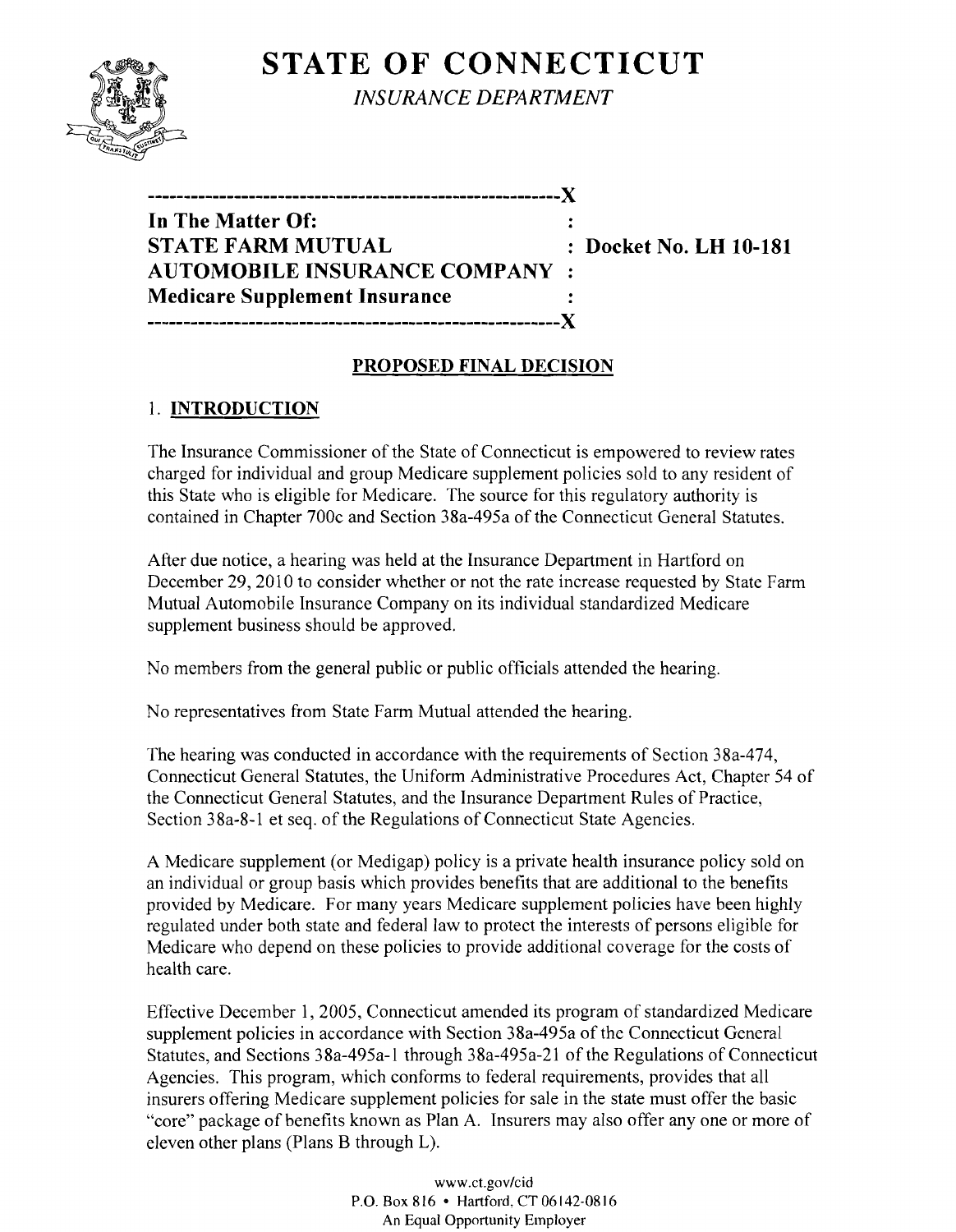Effective January 1,2006, in accordance with Section 38a-495c of the Connecticut General Statutes (as amended by Public Act 05-20) premiums for all Medicare supplement policies in the state must use community rating. Rates for Plans A through L must be computed without regard to age, gender, previous claims history or the medical condition of any person covered by a Medicare supplement policy or certificate.

The statute provides that coverage under Plan A through L may not be denied on the basis of age, gender, previous claims history or the medical condition of any covered person. Insurers may exclude benefits for losses incurred within six months from the effective date of coverage based on a pre-existing condition.

Effective October 1, 1998, carriers that offer Plan B or Plan C must make these plans as well as Plan A, available to all persons eligible for Medicare by reason of disability.

Insurers must also make the necessary arrangements to receive notice of all claims paid by Medicare for their insureds so that supplemental benefits can be computed and paid without requiring insureds to file claim forms for such benefits. This process of direct notice and automatic claims payment is commonly referred to as "piggybacking" or "crossover".

Sections 38a-495 and 38a-522 of the Connecticut General Statutes, and Section 38a-495a-l0 of the Regulations of Connecticut Agencies, state that individual and group Medicare supplement policies must have anticipated loss ratios of 65% and 75%, respectively. Under Sections 38a-495-7 and 38a-495a-l0 of the Regulations of Connecticut Agencies, filings for rate increases must demonstrate that actual and expected losses in relation to premiums meet these standards, and anticipated loss ratios for the entire future period for which the requested premiums are calculated to provide coverage must be expected to equal or exceed the appropriate loss ratio standard.

Section 38a-473 of the Connecticut General Statutes provides that no insurer may incorporate in its rates for Medicare supplement policies factors for expenses that exceed 150% of the average expense ratio for that insurer's entire written premium for all lines of health insurance for the previous calendar year.

### II. **FINDING OF FACT**

After reviewing the exhibits entered into the record of this proceeding, and utilizing the experience, technical competence and specialized knowledge of the Insurance Department, the undersigned makes the following findings of fact:

- 1. State Farm Mutual Automobile Insurance Company has requested a 25.0% rate increase on its individual standardized Medicare supplement plan 97037 (A), a 15.0% increase for plan 97038 (C), and a 4.8% increase for plan 97039 (F).
- 2. In-force policies as of 12/2009:

| Plan  | Connecticut | Nationwide |
|-------|-------------|------------|
|       |             | 3,007      |
| C     | 24          | 34,408     |
| F     | 23          | 61,665     |
| Total | 54          | 99,080     |